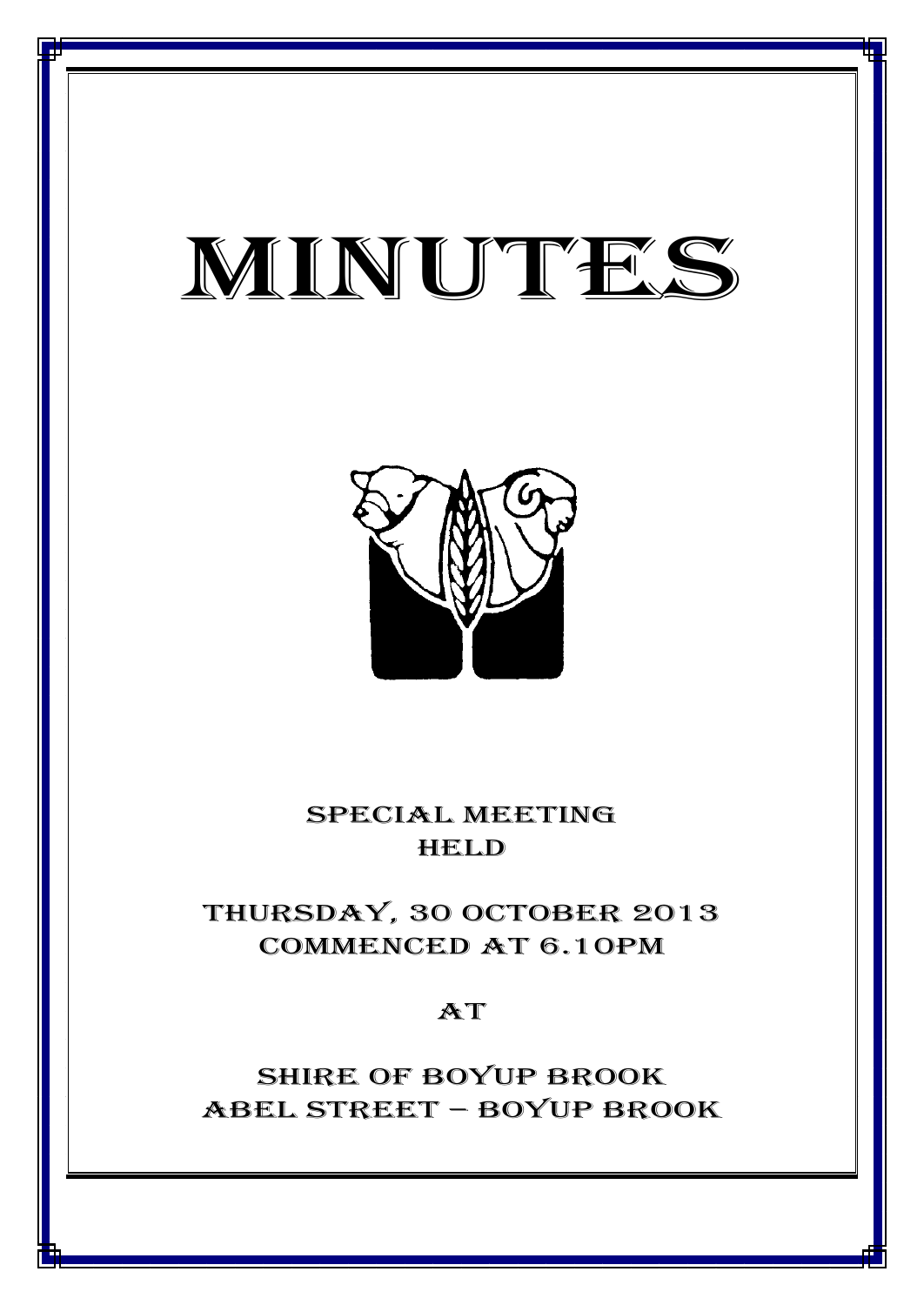## TABLE OF CONTENTS

| $\mathbf 1$  | RECORD OF ATTENDANCE/APOLOGIES/LEAVE OF ABSENCE PREVIOUSLY APPROVED3 |                                                               |
|--------------|----------------------------------------------------------------------|---------------------------------------------------------------|
| 2.           |                                                                      |                                                               |
| 3.           |                                                                      |                                                               |
| $\mathbf{4}$ |                                                                      |                                                               |
|              | 4.1                                                                  | <b>Election of Shire President and Deputy Shire President</b> |
|              | 4.2                                                                  | <b>Appointment of Committees and Delegates</b>                |
|              |                                                                      |                                                               |
| 5.           |                                                                      |                                                               |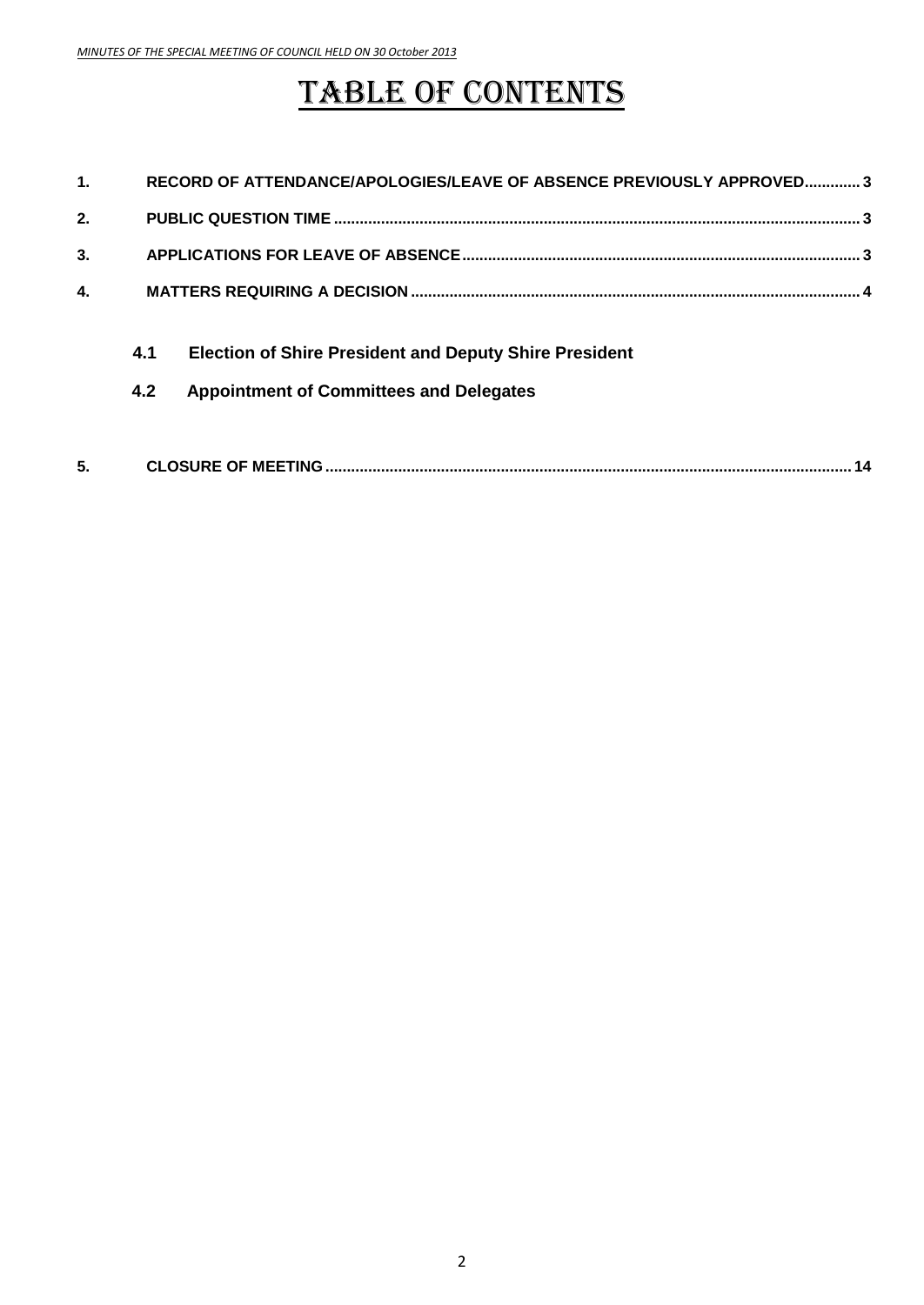## <span id="page-2-0"></span>**1. RECORD OF ATTENDANCE/APOLOGIES/LEAVE OF ABSENCE PREVIOUSLY APPROVED**

## 1.1 **Attendance**

- Cr M Giles Shire President Cr K Moir – Deputy Shire President Cr G Aird Cr E Biddle Cr J Imrie Cr P Kaltenrieder Cr B O'Hare Cr T Oversby Cr R Walker
- STAFF: Mr Alan Lamb (Chief Executive Officer) Maria Lane (Executive Assistant)
- PUBLIC: Mr Terence Ginnane JP
- 1.2 Apologies

Nil

1.3 Leave of Absence Nil

## <span id="page-2-1"></span>**2. PUBLIC QUESTION TIME**

- 2.1 Response to Previous Public Questions Taken on Notice
- 2.2 Public Question Time Nil

## <span id="page-2-2"></span>**3. APPLICATIONS FOR LEAVE OF ABSENCE** Nil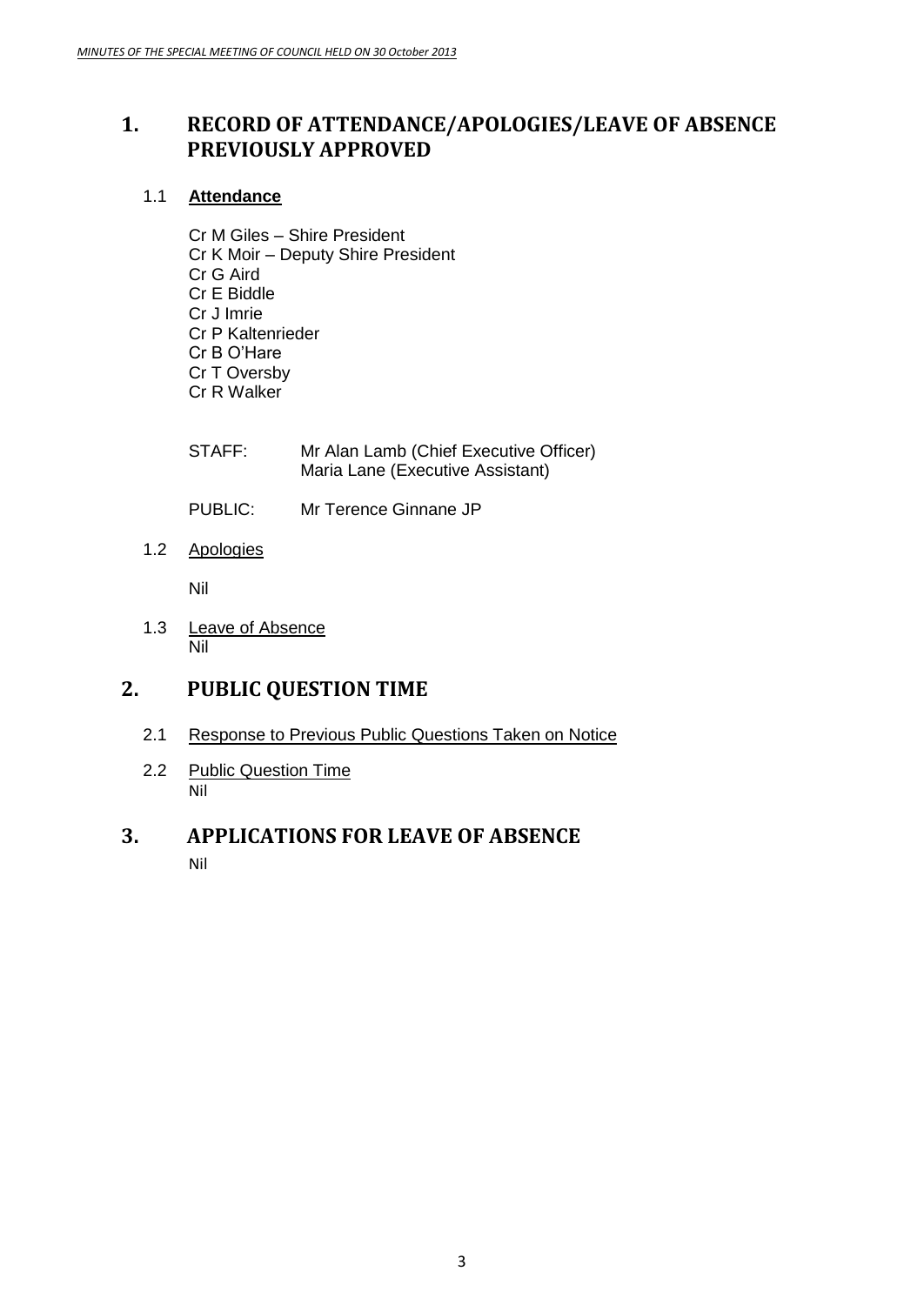## <span id="page-3-0"></span>**4. MATTERS REQUIRING A DECISION**

#### **4.1 Election of Shire President and Deputy Shire President**

#### **Election of President**

The Local Government Act provides that the Chief Executive Officer take the position of Presiding Person for the purposes of electing a Shire President.

Council is required by the Local Government Act 1995 to elect a Councillor as President at the first meeting after the Bi Annual Elections. The President's term of office begins after this election and continues until the next Ordinary Councillor Elections – usually (2) years.

Nominations for the position of President must be in writing and given to the Chief Executive Officer before the meeting or at the meeting itself after the Chief Executive Officer calls for nominations. Councillors may nominate themselves or be nominated by another Councillor, however when being nominated by someone else the Councillor nominated must accept the nomination either in writing or orally at the meeting.

At the time the agenda was prepared no nominations had been received.

If more than one nomination is received, ballot papers will be prepared and Councillors are to vote by secret ballot. The votes will be counted and the outcome will be decided on a first past the post system, in accordance with the Act. The Chief Executive Officer will advise those present of the result of the election and declare the successful Councillor elected.

The person elected will be required to make a declaration of office as President.

The newly elected Shire President, once the declaration is made, will then take the chair for the next part of the proceedings and the remainder of the meeting.

**Cr Oversby nominated Cr Giles for Shire President.**

**Cr Giles accepted the position of Shire President**

**In the absence of any further nominations the Presiding Person declared Cr Giles elected Shire President unopposed.**

**Cr Giles then made the declaration of office for the position of Shire President before Mr Terence Ginnane J.P.**

#### **Election of Deputy President**

Council is required by the Local Government Act 1995 to elect a Councillor as Deputy President at the first meeting after the Bi Annual Elections. The term of office for the Deputy President begins after this election and continues until the next Ordinary Councillor Elections – usually (2) years.

Nominations for the position of Deputy President must be in writing and given to the Chief Executive Officer before the meeting or at the meeting itself after the Shire President calls for nominations. Councillors may nominate themselves or be nominated by another Councillor, however when being nominated by someone else the Councillor nominated must accept the nomination either in writing or orally at the meeting.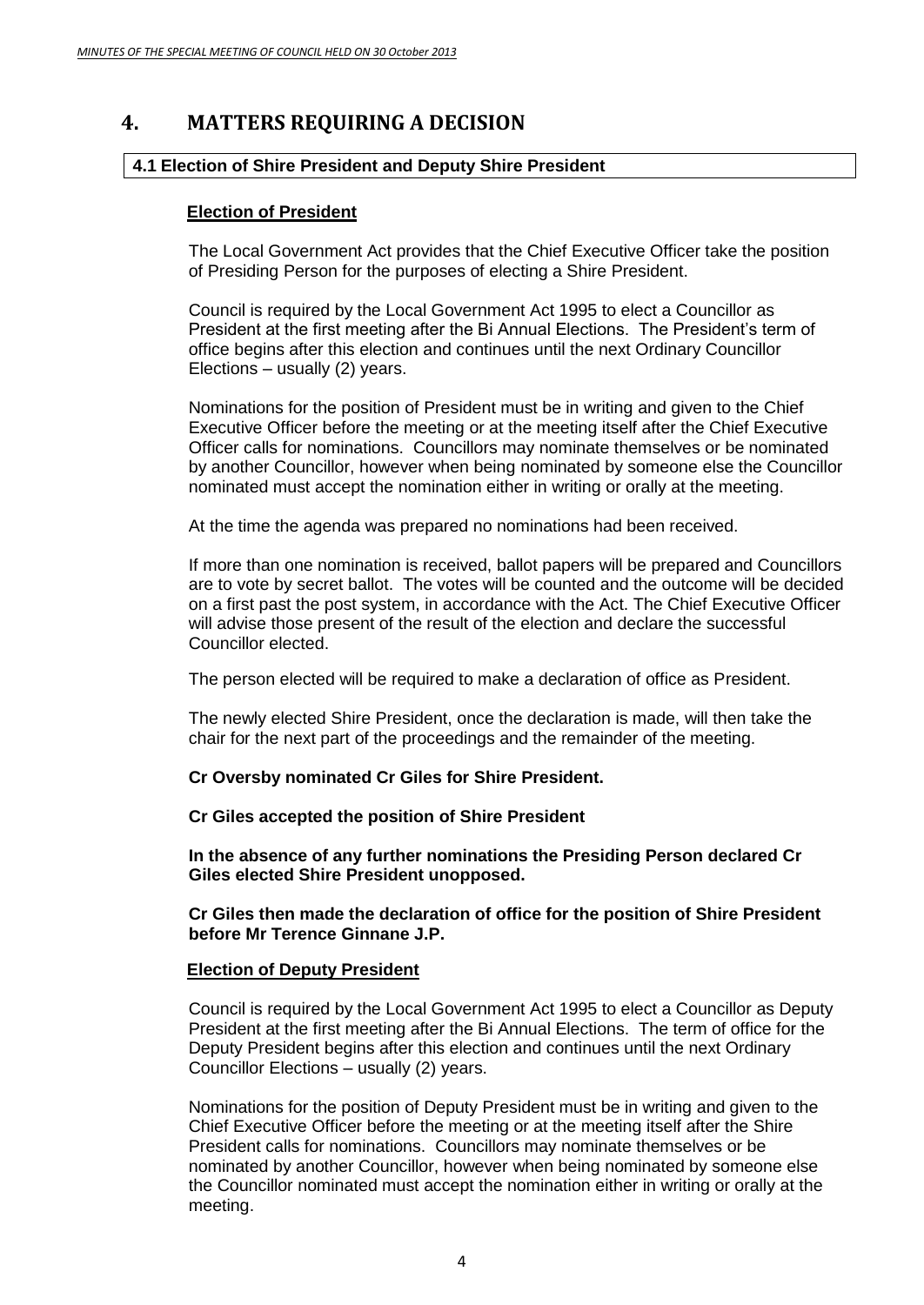At the time the agenda was prepared no nominations had been received for the position of Deputy President.

If more than one nomination is received, ballot papers will be prepared and Councillors are to vote by secret ballot. The votes will be counted and the outcome will be decided on a first past the post system, in accordance with the Act. The Shire President will advise those present of the result of the election and declare the successful Councillor elected.

The person elected will be required to make a declaration of office as Deputy President.

**Cr Aird was nominated for the position of Deputy Shire President.**

**Cr Imrie nominated Cr Moir for Deputy Shire President however Cr Moir declined.**

**In the absence of any further nominations the Presiding Person declared Cr Aird elected Deputy Shire President unopposed.**

**Cr Aird then made the declaration of office for the position of Deputy Shire President before Mr Terence Ginnane J.P.**

### **4.2 Appointment of Committees and Delegates**

#### Committees and Representatives

The local Government Act provides as follows:

## *5.11. Tenure of committee membership*

- (1) Where a person is appointed as a member of a committee under section 5.10(4) or (5), the person's membership of the committee continues until —
	- (a) the person no longer holds the office by virtue of which the person became a member, or is no longer the CEO, or the CEO's representative, as the case may be;
	- (b) the person resigns from membership of the committee;
	- (c) the committee is disbanded; or
	- (d) the next ordinary elections day,

whichever happens first.

In accordance with Section 5.11 all Committee memberships ceased 19 October 2013 and so Council is now prompted to appoint Committees for the next two years. Council has also made a practice of dealing with delegates to other bodies at the same time and in a similar fashion to how it deals with committee membership.

In dealing with the matter of committees, Council will need to determine if it requires committees, their role, responsibilities and delegation if any. Similarly, Council needs to consider what representatives are required for community organizations for the next two years. It is important that there is a clear understanding of the purpose and role of either committees or representatives.

Council is a decision making body and so any committee appointed by Council should be for the purpose of assisting Council to make a decision. The Local Government Act sets out the following: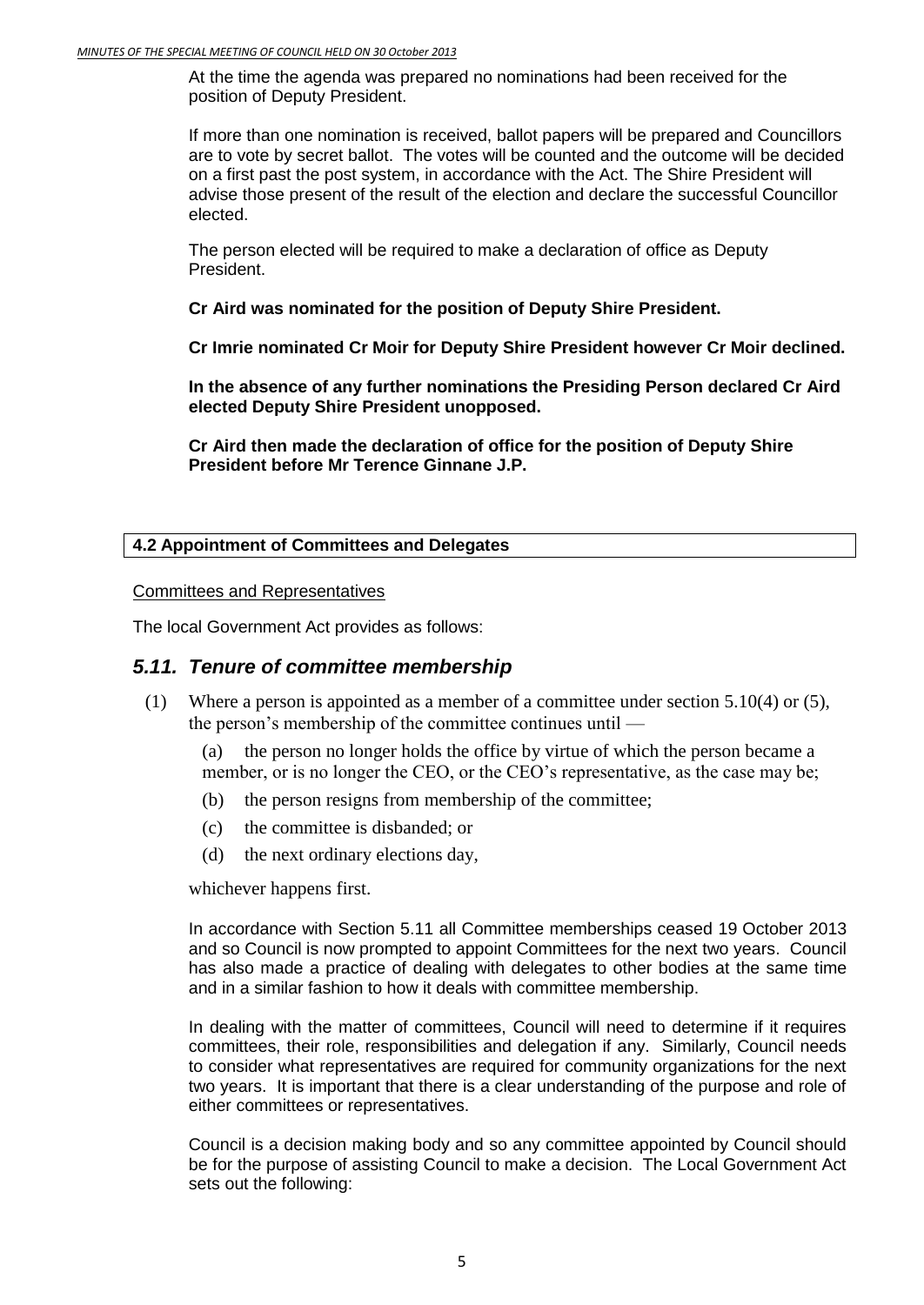#### *2.7. Role of council*

- *(1) The council —*
	- *(a) governs the local government's affairs; and*
	- *(b) is responsible for the performance of the local government's functions.*
- *(2) Without limiting subsection (1), the council is to —*
	- *(a) oversee the allocation of the local government's finances and resources; and*
	- *(b) determine the local government's policies.*

*[Section 2.7 amended by No. 17 of 2009 s. 4.]*

## *2.8. Role of mayor or president*

- *(1) The mayor or president —*
	- *(a) presides at meetings in accordance with this Act; and*
	- *(b) provides leadership and guidance to the community in the district; and*
	- *(c) carries out civic and ceremonial duties on behalf of the local government; and*
	- *(d) speaks on behalf of the local government; and*
	- *(e) performs such other functions as are given to the mayor or president by this Act or any other written law; and*
	- *(f) liaises with the CEO on the local government's affairs and the performance of its functions.*
- *(2) Section 2.10 applies to a councillor who is also the mayor or president and extends to a mayor or president who is not a councillor.*

## *2.9. Role of deputy mayor or deputy president*

*The deputy mayor or deputy president performs the functions of the mayor or president when authorised to do so under section 5.34.*

### *2.10. Role of councillors*

*A councillor —*

- *(a) represents the interests of electors, ratepayers and residents of the district; and*
- *(b) provides leadership and guidance to the community in the district; and*
- *(c) facilitates communication between the community and the council; and*
- *(d) participates in the local government's decision-making processes at council and committee meetings; and*
- *(e) performs such other functions as are given to a councillor by this Act or any other written law.*

## *5.2. Administration of local governments*

*The council of a local government is to ensure that there is an appropriate structure for administering the local government.*

There are several committees that Council is required by legislation to appoint or may appoint, these include:-

- \* Audit Committee (Local Government Act)
- LEMC Committee (Emergency Management Act)
- Bush Fire Advisory Committee (Bush Fires Act)

The following sections of the Local Government Act has relevance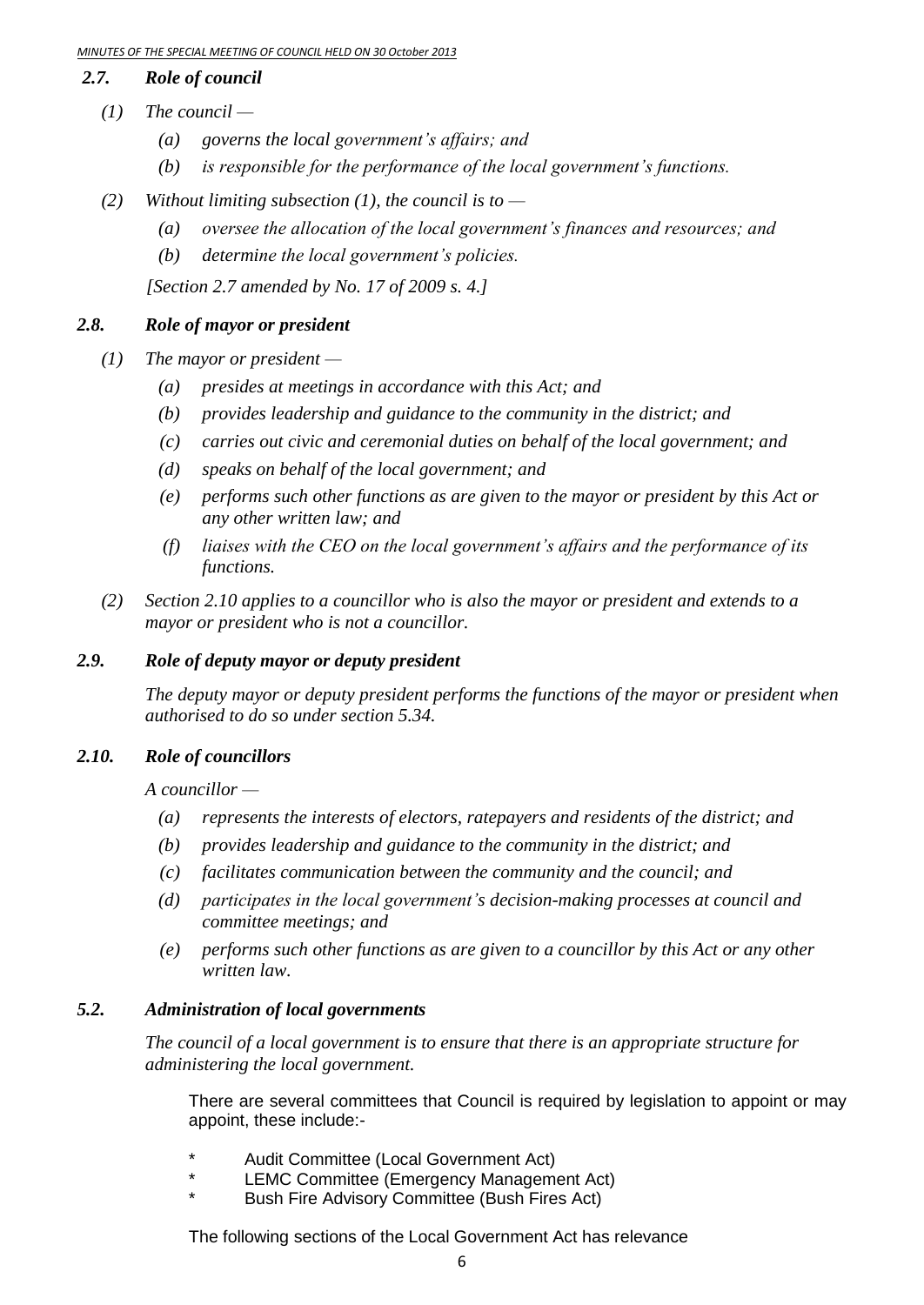Division 1A — Audit committee

*[Heading inserted by No. 49 of 2004 s. 5.]*

## *7.1A. Audit committee*

- (1) A local government is to establish an audit committee of 3 or more persons to exercise the powers and discharge the duties conferred on it.
- (2) The members of the audit committee of a local government are to be appointed\* by the local government and at least 3 of the members, and the majority of the members, are to be council members.

*\* Absolute majority required.*

- (3) A CEO is not to be a member of an audit committee and may not nominate a person to be a member of an audit committee or have a person to represent him or her as a member of an audit committee.
- (4) An employee is not to be a member of an audit committee.

*[Section 7.1A inserted by No. 49 of 2004 s. 5.]*

## *7.1B. Delegation of some powers and duties to audit committees*

(1) Despite section 5.16, the only powers and duties that a local government may delegate\* to its audit committee are any of its powers and duties under this Part other than this power of delegation.

*\* Absolute majority required.*

(2) A delegation to an audit committee is not subject to section 5.17.

*[Section 7.1B inserted by No. 49 of 2004 s. 5.]*

## *7.1C. Decisions of audit committees*

Despite section 5.20, a decision of an audit committee is to be made by a simple majority.

The following section of the Emergency Management Act 2005 has relevance

## *38. Local emergency management committees*

- (1) A local government is to establish one or more local emergency management committees for the local government's district.
- (2) If more than one local emergency management committee is established, the local government is to specify the area in respect of which the committee is to exercise its functions.
- (3) A local emergency management committee consists of
	- (a) a chairman and other members appointed by the relevant local government in accordance with subsection (4); and
	- (b) if the local emergency coordinator is not appointed as chairman of the committee, the local emergency coordinator for the local government district.
- (4) Subject to this section, the constitution and procedures of a local emergency management committee, and the terms and conditions of appointment of members, are to be determined by the SEMC.

## *39. Functions of local emergency management committees*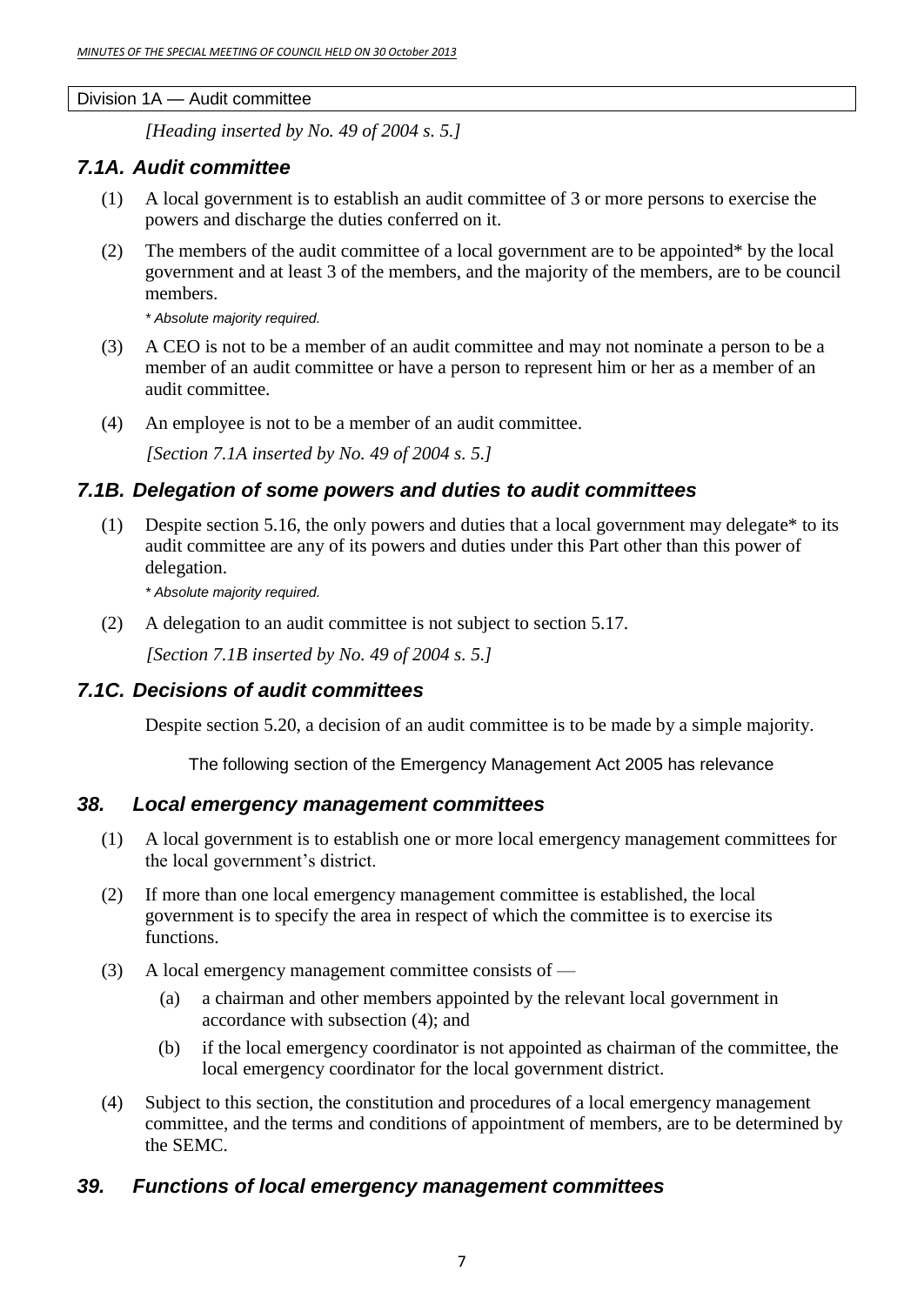The functions of a local emergency management committee are, in relation to its district or the area for which it is established —

- (a) to advise and assist the local government in ensuring that local emergency management arrangements are established for its district;
- (b) to liaise with public authorities and other persons in the development, review and testing of local emergency management arrangements; and
- (c) to carry out other emergency management activities as directed by the SEMC or prescribed by the regulations.

## *13. State Emergency Management Committee*

- (1) The State Emergency Management Committee is established.
- (2) The SEMC is to consist of  $-$ 
	- (a) a chairman appointed by the Minister;
	- (b) a deputy chairman appointed by the Minister;
	- (c) an executive officer of the SEMC appointed by the Minister;
	- (d) a person who is representative of local government, appointed by the Minister; and
	- (e) such other members as are provided for, and appointed in accordance with, the regulations.
- (3) The Minister is to ensure that
	- (a) the chairman has expertise or experience that, in the Minister's opinion, is relevant to the functions of the SEMC and the State Emergency Coordination Group; and
	- (b) each other member has expertise or experience that, in the Minister's opinion, is relevant to the functions of the SEMC.
- (4) The regulations may make provision as to the constitution and procedures of the SEMC.
- (5) Subject to the regulations the SEMC may determine its own procedures.

## *14. Functions of the SEMC*

The SEMC has the following functions —

- (a) to advise the Minister on emergency management and the preparedness of the State to combat emergencies;
- (b) to provide direction, advice and support to public authorities, industry, commerce and the community in order to plan and prepare for an efficient emergency management capability for the State;
- (c) to provide a forum for whole of community coordination to ensure the minimisation of the effects of emergencies;
- (d) to provide a forum for the development of community wide information systems to improve communications during emergencies;
- (e) to develop and coordinate risk management strategies to assess community vulnerability to emergencies;
- (f) to perform other functions given to the SEMC under this Act;
- (g) to perform any other function prescribed by the regulations for the purposes of this section.

## *15. Powers of the SEMC*

(1) The SEMC may do all things necessary or convenient to be done for or in connection with the performance of its functions.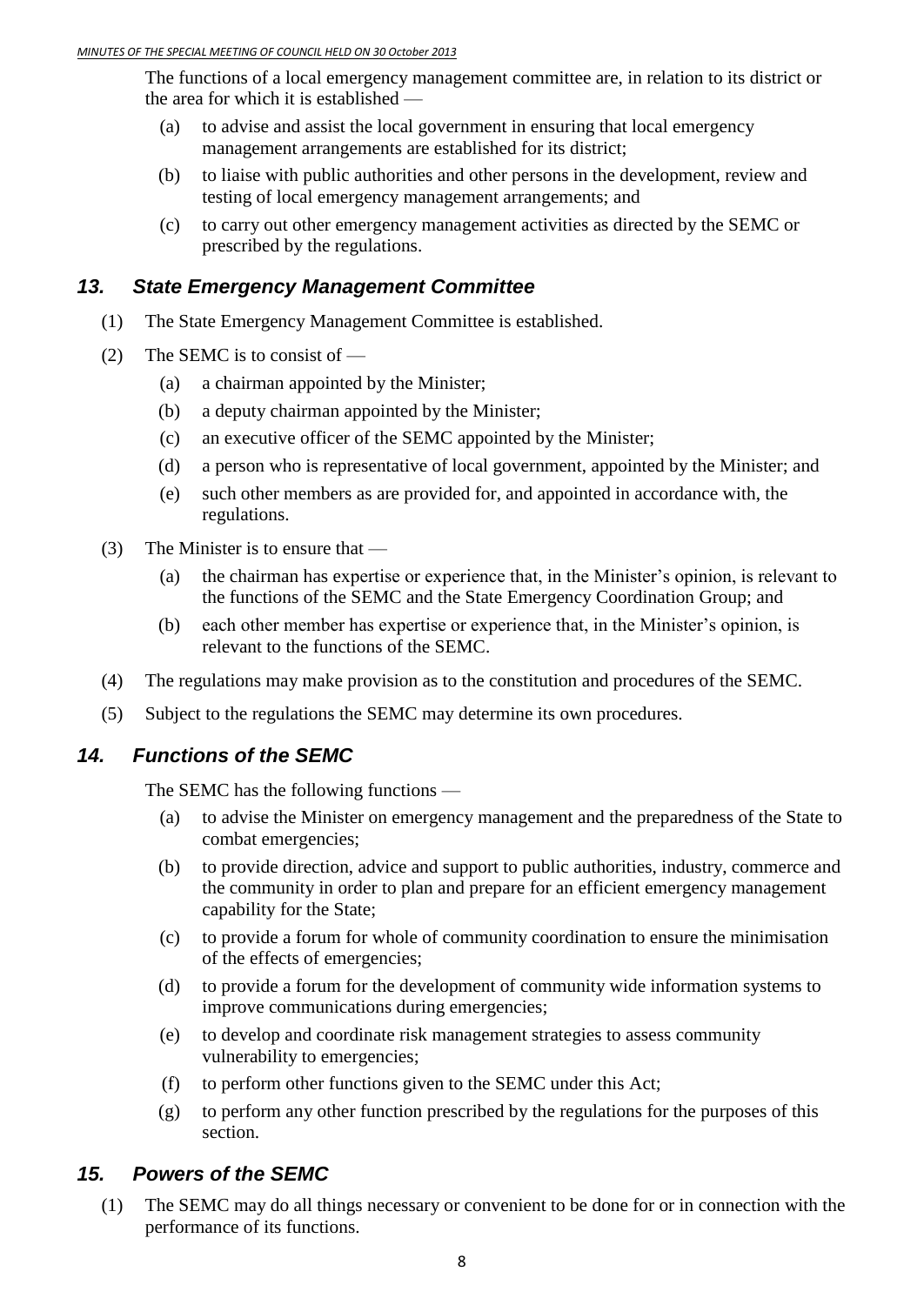- (2) Without limiting subsection (1) and any other powers conferred on the SEMC by this Act, the SEMC may —
	- (a) produce and publish information on matters related to its functions; and
	- (b) act in conjunction with another public authority or any other person.

The following sections of the Bush Fires Act 1954 have relevance.

## *67. Advisory committees*

- (1) A local government may at any time appoint such persons as it thinks fit as a bush fire advisory committee for the purpose of advising the local government regarding all matters relating to the preventing, controlling and extinguishing of bush fires, the planning of the layout of fire-breaks in the district, prosecutions for breaches of this Act, the formation of bush fire brigades and the grouping thereof under group brigade officers, the ensuring of co-operation and co-ordination of bush fire brigades in their efforts and activities, and any other matter relating to bush fire control whether of the same kind as, or a different kind from, those specified in this subsection.
- (2) A committee appointed under this section shall include a member of the council of the local government nominated by it for that purpose as a member of the committee, and the committee shall elect one of their number to be chairman thereof.
- (3) In respect to a committee so appointed, the local government shall fix the quorum for the transaction of business at meetings of the committee and may —
	- (a) make rules for the guidance of the committee;
	- (b) accept the resignation in writing of, or remove, any member of the committee; and
	- (c) where for any reason a vacancy occurs in the office of a member of the committee, appoint a person to fill that vacancy.
- (4) A committee appointed under this section
	- (a) may from time to time meet and adjourn as the committee thinks fit;
	- (b) shall not transact business at a meeting unless the quorum fixed by the local government is present;
	- (c) is answerable to the local government and shall, as and when required by the local government, report fully on its activities.

Council will also need to appoint (4) Councillors in accordance with the Annual Awards process policy, to consider nominations for Citizen of the Year, Young Achiever of the Year, Sports Person of the Year etc. The policy provides the panel with the authority to make the selection without any further reference to Council. Council will also need to appoint two Councillors and four members from the community for its new Town Site Committee.

It will be noted that the officer recommendation includes the name and functions of each committee. Council should consider the need, if any, for committees, what it wants them to do and what, if any, powers it wants to give them. The following recommendation is based on the current position and it is important to note that this is a suggestion only for Council's consideration. There is no restriction on the timing of the appointment of committees or on the winding up of committees other than what Council sets (except that appointments to committee expire every two years unless Council sets an early expiry date). The following recommendation includes a similar provision.

It should be noted that Council may set the quorum for committee meetings as provided for in the local Government Act as follows;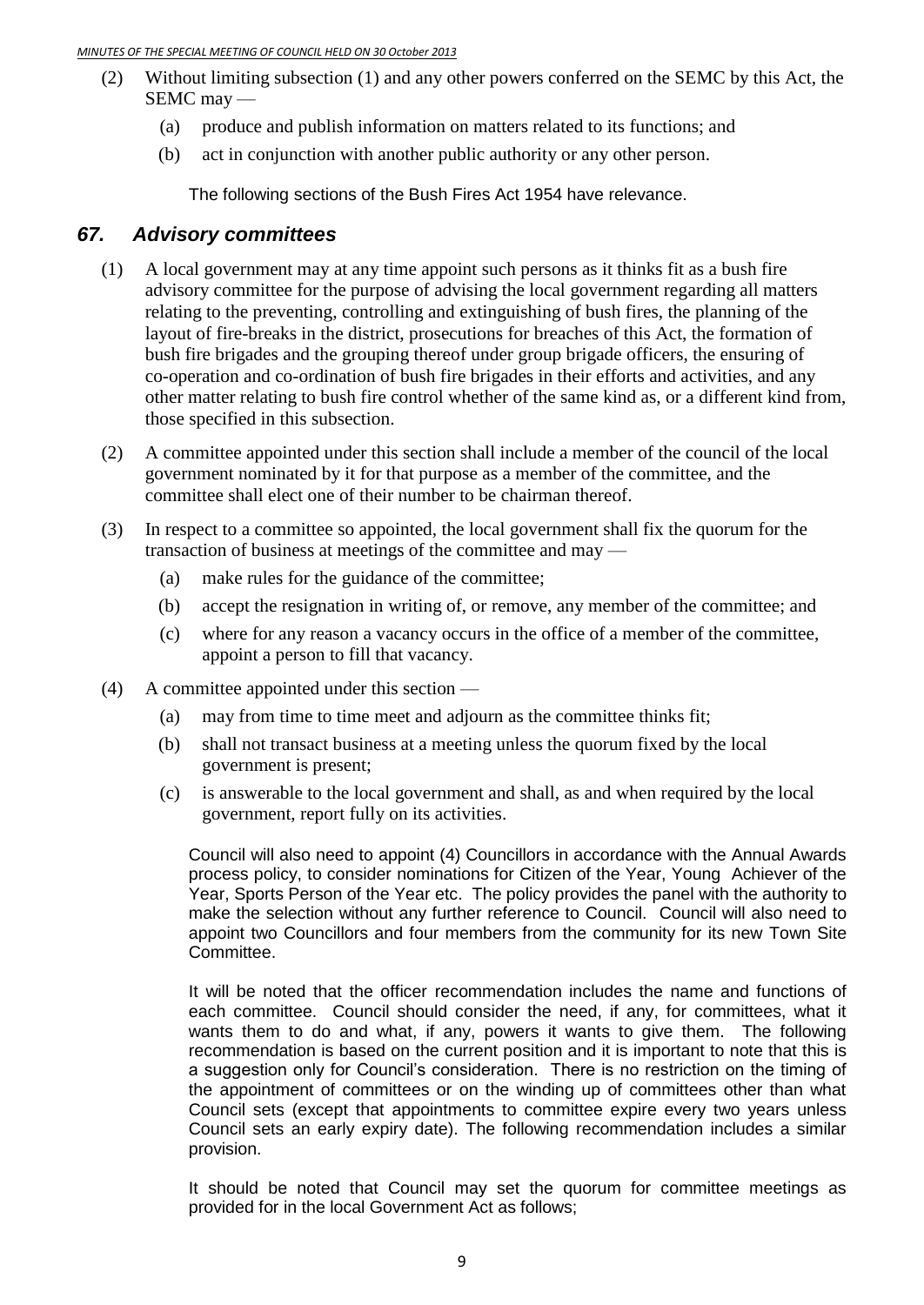## *5.15. Reduction of quorum for committees*

*The local government may reduce\* the number of offices of committee member required for a quorum at a committee meeting specified by the local government if there would not otherwise be a quorum for the meeting.*

However this option has been lost by the following clause in Council's Standing Orders Local Law;

#### *3.1 Quorum at Meetings*

In accordance with the Act, the quorum at all meetings of Council and its committees shall be a minimum of 50% of the total number of places whether vacant or not.

With respect to the Local Emergency Management Committee recommended membership that includes Council staff, it is noted that the Local Government Act (5.10) provides as follows;

- *(5) If at a meeting of the council a local government is to make an appointment to a committee that has or will have an employee as a member and the CEO informs the local government of his or her wish —*
	- *(a) to be a member of the committee; or*
	- *(b) that a representative of the CEO be a member of the committee,*

*the local government is to appoint the CEO or the CEO's representative, as the case may be, to be a member of the committee.*

It should be noted that a similar provision exists for the President as is as follows (5.10);

*(4) If at a meeting of the council a local government is to make an appointment to a committee that has or could have a council member as a member and the mayor or president informs the local government of his or her wish to be a member of the committee, the local government is to appoint the mayor or president to be a member of the committee.* 

There are several industry organisations that Council will need to appoint delegates for. These include:-

- South West Zone W A Local Government Association
- Main Roads Regional Road Group

#### **OFFICER RECOMMENDATION**

**That the following Committee/Representatives be appointed:-**

- **1. Audit and Finance Committee – (3) Councillors. The function/role of the Audit and Finance Committee be as follows:**
	- **a) to provide guidance and assistance to the Council**
		- **i. as to the carrying out of its functions in relation to audits;**
		- **ii. as to the development of a process to be used to select and appoint a person to be the auditor; and**
	- **b) may provide guidance and assistance to the Council as to**
		- **i. matters to be audited;**
		- **ii. the scope of the audit;**
		- **iii. its functions under Part 6 of the Local Government Act 1995 that relate to financial management; and**
		- **iv. the carrying out of its functions relating to other audits and other matters related to financial management.**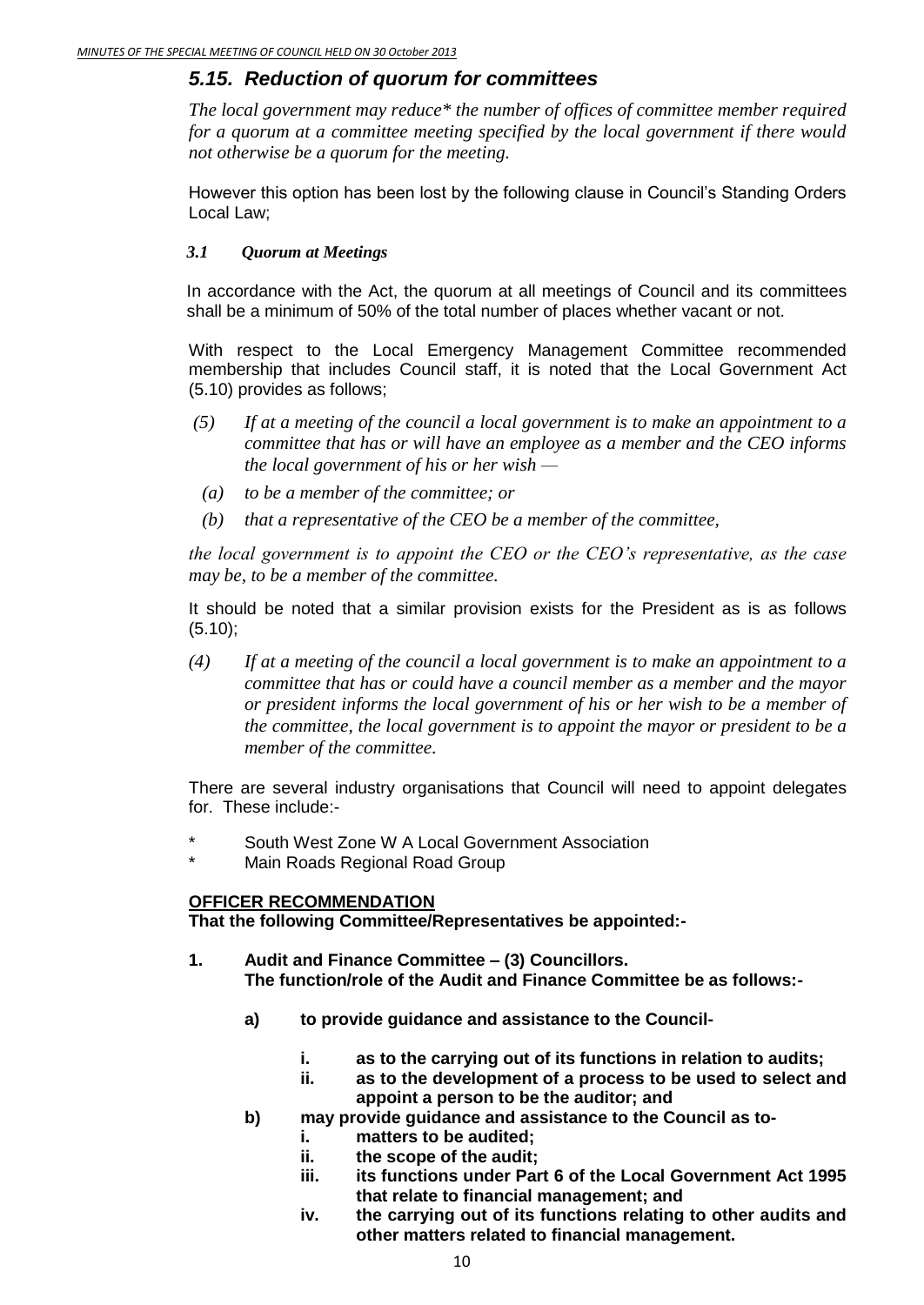**c) is to conduct budget reviews and report to Council.**

| be appointed to Council's Audit and Finance Committee. |
|--------------------------------------------------------|

**2. Citizen of the Year, Young Achiever of the Year, Sports Person of the Year Committee and Promoting Boyup Brook – 4 Councillors, the function of the committee to be as set out in Council's Annual Awards process policy. That Cr………………………………………………..….. That Cr………………………………………………..….. That Cr………………………………………………..….. That Cr………………………………………………..…..**

**be appointed to Council's Annual Awards Committee.**

**3. Local Emergency Management Committee-**

#### **Comment**

**It should be noted that Council endorsed the current Emergency Management Plan in February 2010 as follows:**

*That Council endorse the amended Shire of Boyup Brook Recovery Plan 2008 as provided and that plan now be known as the Shire of Boyup Brook Recovery Plan 2010.*

**The Plan provides that "the Chairman appointed by the Shire Council is Shire President". Also at the membership of the committee is as set out in the Plan (factors such as individual's names and contact details change with staff changes but the agency representation remains static). As this committee is set up under legislation other than the Local Government Act, and so not bound by its provisions. The Emergency Management Act provides that the constitution and procedures of a local emergency management committee, and the terms and conditions of appointment of members, are to be determined by the SEMC.**

**It is also recommended that, unless the Shire President does not want to be the Council representative and committee chairman, in which case we should amend the Plan, Council nominate the Shire President as its representative.** 

#### **OFFICER RECOMMENDATION**

**The roles and responsibilities of this committee are to be as set out in the Emergency Management Act 2005**

**That Cr…………………………(the Councillor elected as Shire President) be appointed as the Council Representative on the LEMC Committee. That the Chief Executive Officer, Manager of Works and Senior Administration Officer be appointed as Council staff representatives.** 

**4. Town Site Strategy Steering Committee-**

#### **Comment**

**This committee was originally set up to oversee the preparation of the Town Site Strategy however its purpose could be extended to look at the Town Planning Scheme review as well as both activates are aligned. If so perhaps the name of the committee should be amended to include the added function and so the new name might be Town Planning Scheme**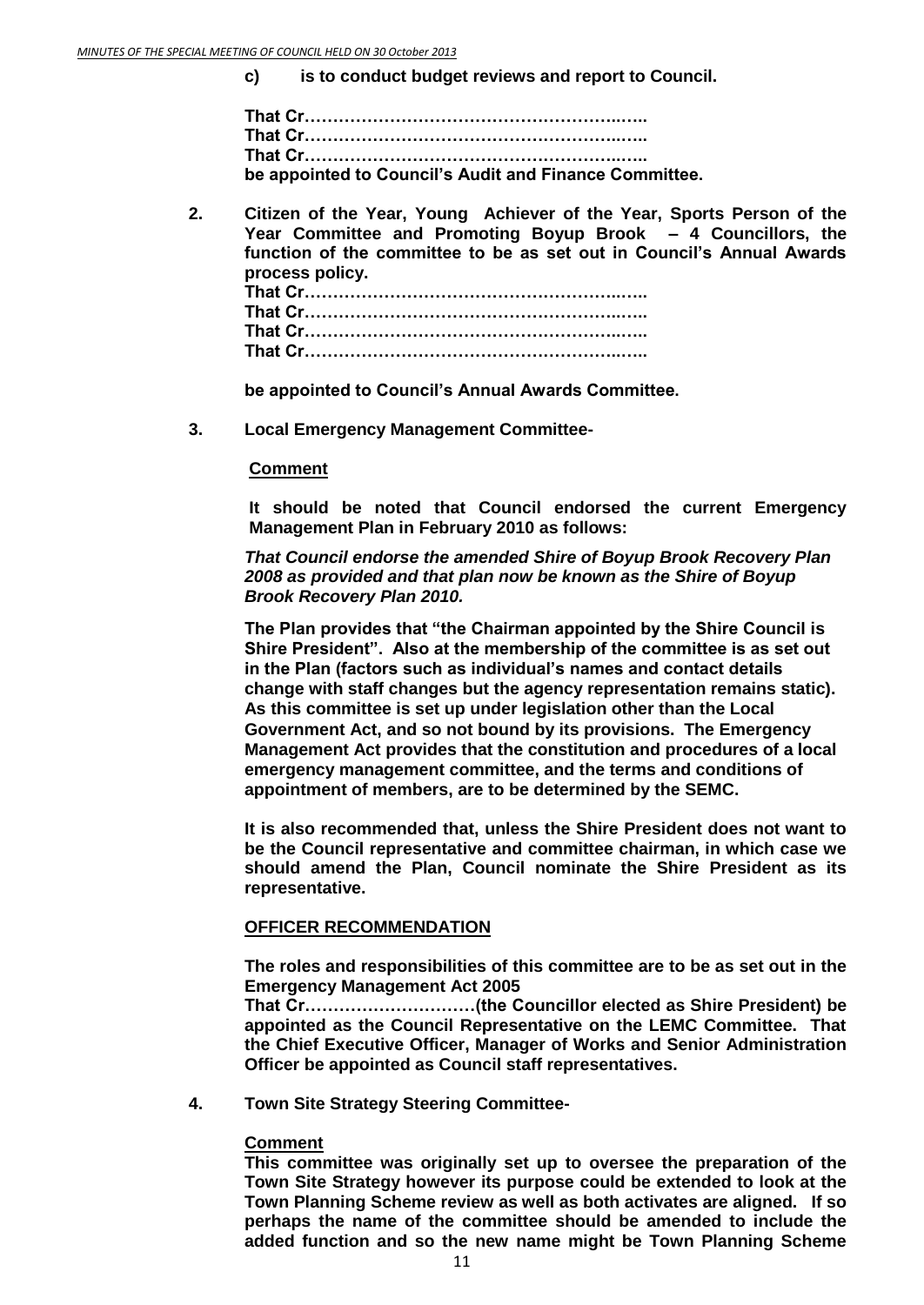**Review and Town Site Strategy Steering Committee. The committee membership was 4 Councillors.** 

#### **Officer Recommendation**

**Town Planning Scheme Review and Town Site Strategy Steering Committee.**

**The purpose of this committee be to oversee the review of Town Planning Scheme and preparation of the Town Site Strategy and report back to Council. The membership of this committee shall be four Council members.**

**That Cr………………………………………………..….. That Cr………………………………………………..….. That Cr………………………………………………..….. That Cr………………………………………………..….. Be appointed to the Town Planning Scheme Review and Town Site Strategy Steering Committee.**

**5. Bush Fire Advisory Committee-**

#### **Comment**

**It is noted that the Bush Fires Act provides that the Local Government shall set a quorum and so it is recommended that this be 50% of the committee membership. The Act also does not appear to preclude the use of positions for appointment of committee membership (i.e. in the way the Local Government Act does) and the following recommendation is drafted accordingly.** 

#### **Officer Recommendation**

**That Cr………………………………………………..…..be appointed as the Council Representative on the Bush Fire Advisory Committee.** 

**That the Bush Fire Advisory Committee consist of:**

- **The Council representative**
- **Chief Bush Fire Control Officer**
- **Deputy Chief Bush Fire Control Officer**  $\bullet$
- **Communications Officer**
- **Fire Weather Officer**
- **Deputy Fire Weather Officer**
- **Training Officer**
- **Two delegates from each Brigade**

#### **6. Forward Planning Committee-**

**The purpose of this committee is to review forward planning (including asset management, financial and strategic plans, and options for working with other Local Governments through Regional Organizations of Councils, or the like, to achieve greater efficiencies in operation and greater benefits for the community) and report back to Council. The Committee membership will be all Councillors and the Chief Executive Officer and the Committee will meet once per quarter. The quorum for this committee will be five members.**

**That all members of Council and the Chief Executive Officer be appointed to Council's Forward Planning Committee.**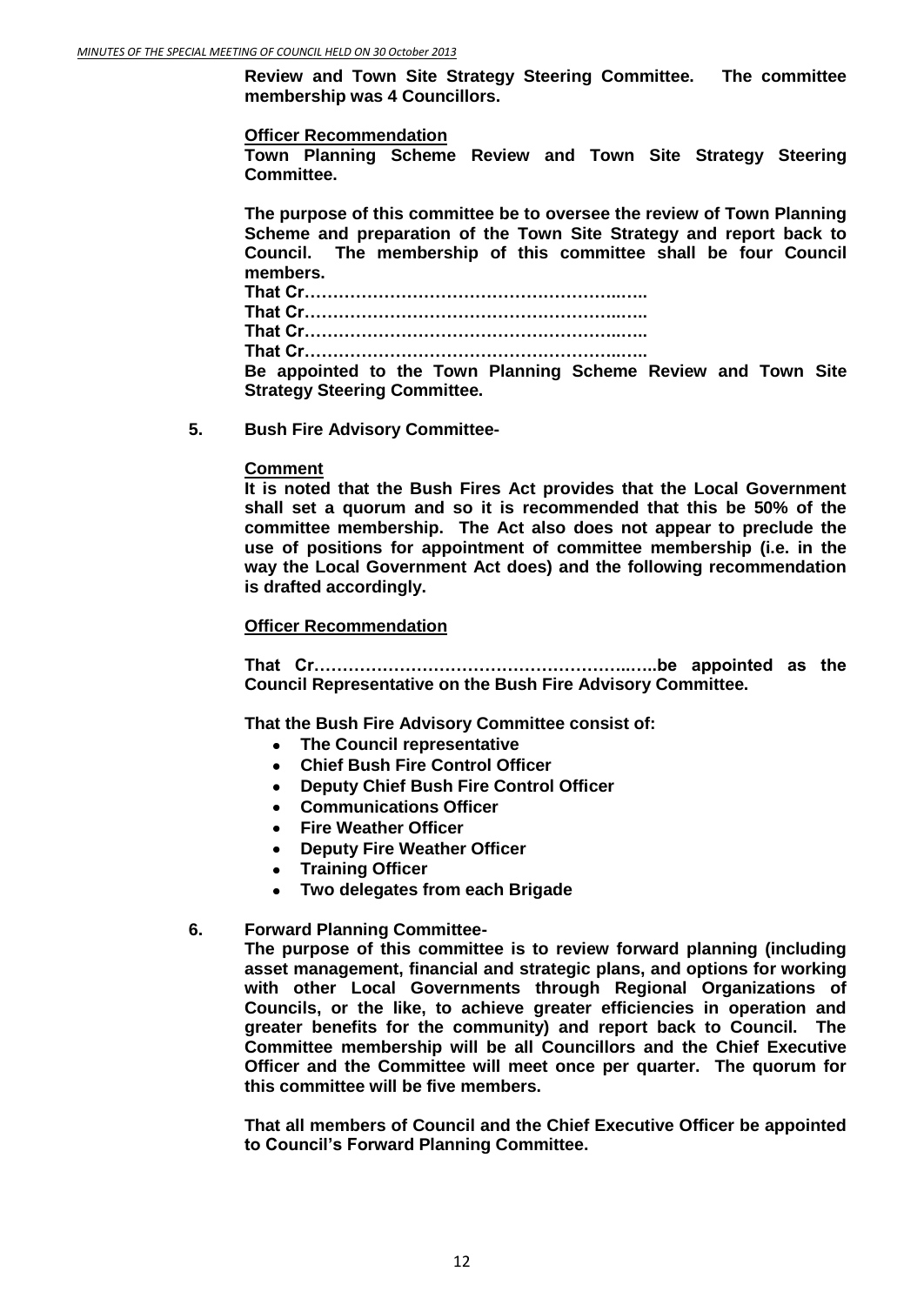**7 Town Site Committee.**

**Council set, by resolution, the purpose of this committee is to:**

- **serve as a " …… community engagement strategy and provide**   $\bullet$ **opportunities for community participation" [Boyup Brook Strategic Community Plan, May (?), 2013, p15]**
- **Improve resident enjoyment, convenience and comfort**  $\bullet$
- **Stimulate civic pride and involvement**
- **Encourage and facilitate a "Buy Local" campaign**  $\bullet$
- **Impress and engage visitors, encouraging them to stay longer, and spend more**

**Its responsibilities would include recommendations and advice on:**

- **Median strips**
- **Footpaths and undeveloped road reserves**  $\bullet$
- **Reserves, parks, gardens, cemeteries**  $\bullet$
- **Entrance statements**
- **Signage**
- **Parking**
- **River banks**
- **Streetscape**

#### **Officer Recommendation**

**Town Site Committee -**

**Be appointed to the Town Site Committee.**

- **8 That Cr………………………………………………..…..be appointed as the Council Representative on the Main Road Regional Road Group.**
- **9 That Cr………………………………………………..…..be appointed as the Council Delegate and That Cr………………………………………………..be appointed as the Deputy Delegate for the South West Zone Western Australian Local Government Association.**
- **10 That Cr………………………………………………..…..be appointed as the Council Delegate/Representatives on the Rylington Park Management Committee (inc).**
- **11 That Cr…………………………………………………….be appointed as the Council Delegate/Representative on the Blackwood River Valley Marketing Association.**
- **12 That Cr…………………………………………………….be appointed as the Council Delegate/Representative on the Boyup Brook Tourism Association**
- **13 That Cr…………………………………………………….be appointed as the Council Delegate/Representative on the Boyup Brook Community Resource Centre Management Committee.**
- **14 That Cr…………………………………………………….be appointed as the Council Delegate/Representative on the Boyup Brook Museum Committee**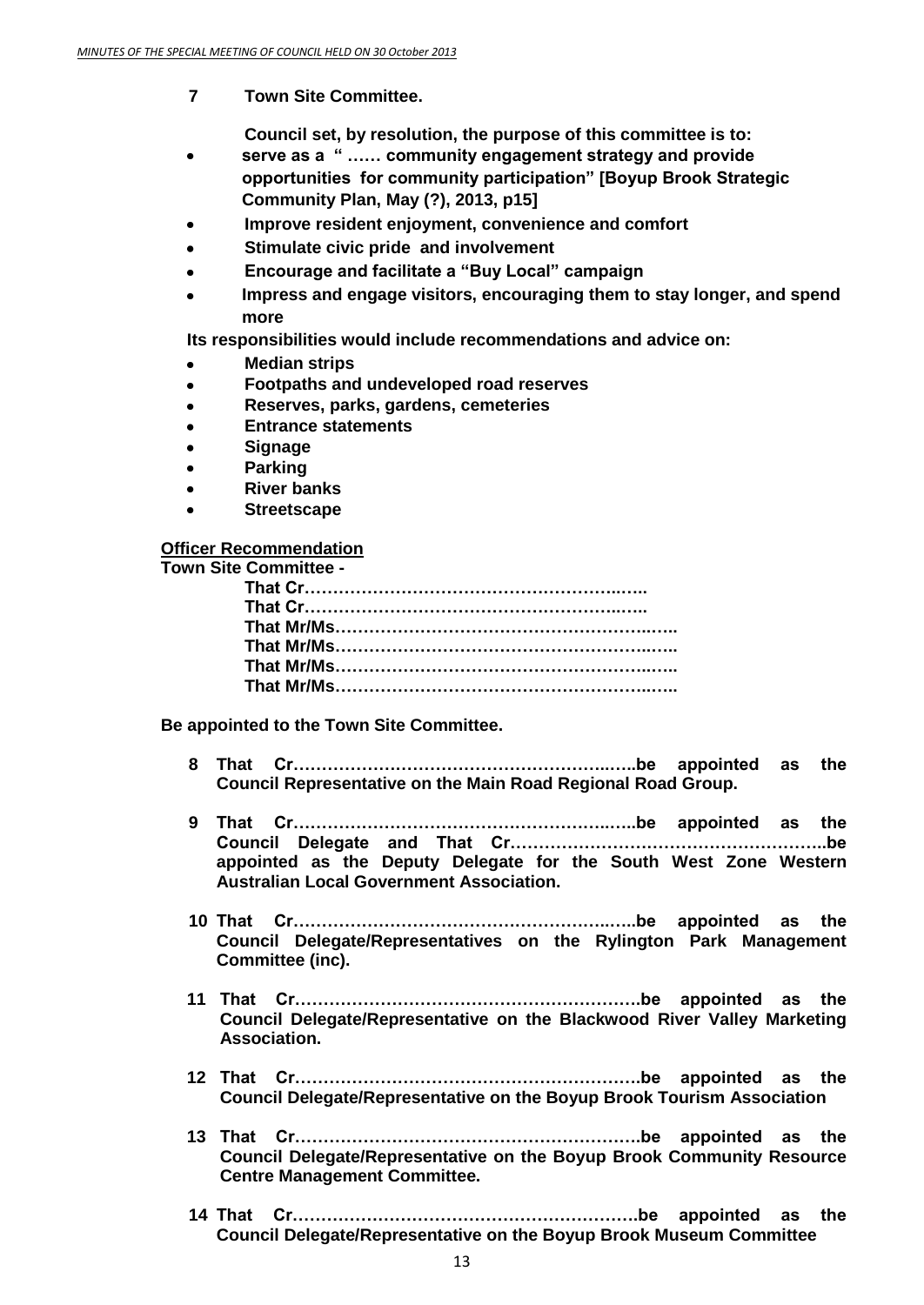#### **COUNCIL DECISION**

**MOVED: Cr Aird SECONDED: Cr Kaltenrieder** 

**That the Council adopts the following en bloc:**

- **1. Audit and Finance Committee – (3) Councillors. The function/role of the Audit and Finance Committee be as follows:**
	- **a) to provide guidance and assistance to the Council**
		- **i. as to the carrying out of its functions in relation to audits;**
		- **ii. as to the development of a process to be used to select and appoint a person to be the auditor; and**
	- **b) may provide guidance and assistance to the Council as to**
		- **i. matters to be audited;**
		- **ii. the scope of the audit;**
		- **iii. its functions under Part 6 of the Local Government Act 1995 that relate to financial management; and**
		- **iv. the carrying out of its functions relating to other audits and other matters related to financial management.**
	- **c) is to conduct budget reviews and report to Council.**

**That Cr Aird, That Cr Walker That Cr Giles be appointed to Council's Audit and Finance Committee.**

- **2. Annual Awards Committee – 4 Councillors, the function of the committee to be as set out in Council's Annual Awards process policy. That Cr Biddle That Cr Imrie That Cr O'Hare That Cr Kaltenrieder be appointed to Council's Annual Awards Committee.**
- **3. Local Emergency Management Committee-**

**The roles and responsibilities of this committee are to be as set out in the Emergency Management Act 2005.**

**That Cr Giles, Shire President, be appointed as the Council Representative on the LEMC Committee. That the Chief Executive Officer, Manager of Works and Senior Administration Officer be appointed as Council staff representatives.** 

**4. Town Planning Scheme Review and Town Site Strategy Steering Committee-**

**The purpose of this committee be to oversee the review of Town Planning Scheme and preparation of the Town Site Strategy and report back to Council. The membership of this committee shall be four Council members. That Cr Kaltenrieder That Cr Moir That Cr Biddle That Cr Walker Be appointed to the Town Planning Scheme Review and Town Site Strategy Steering Committee.**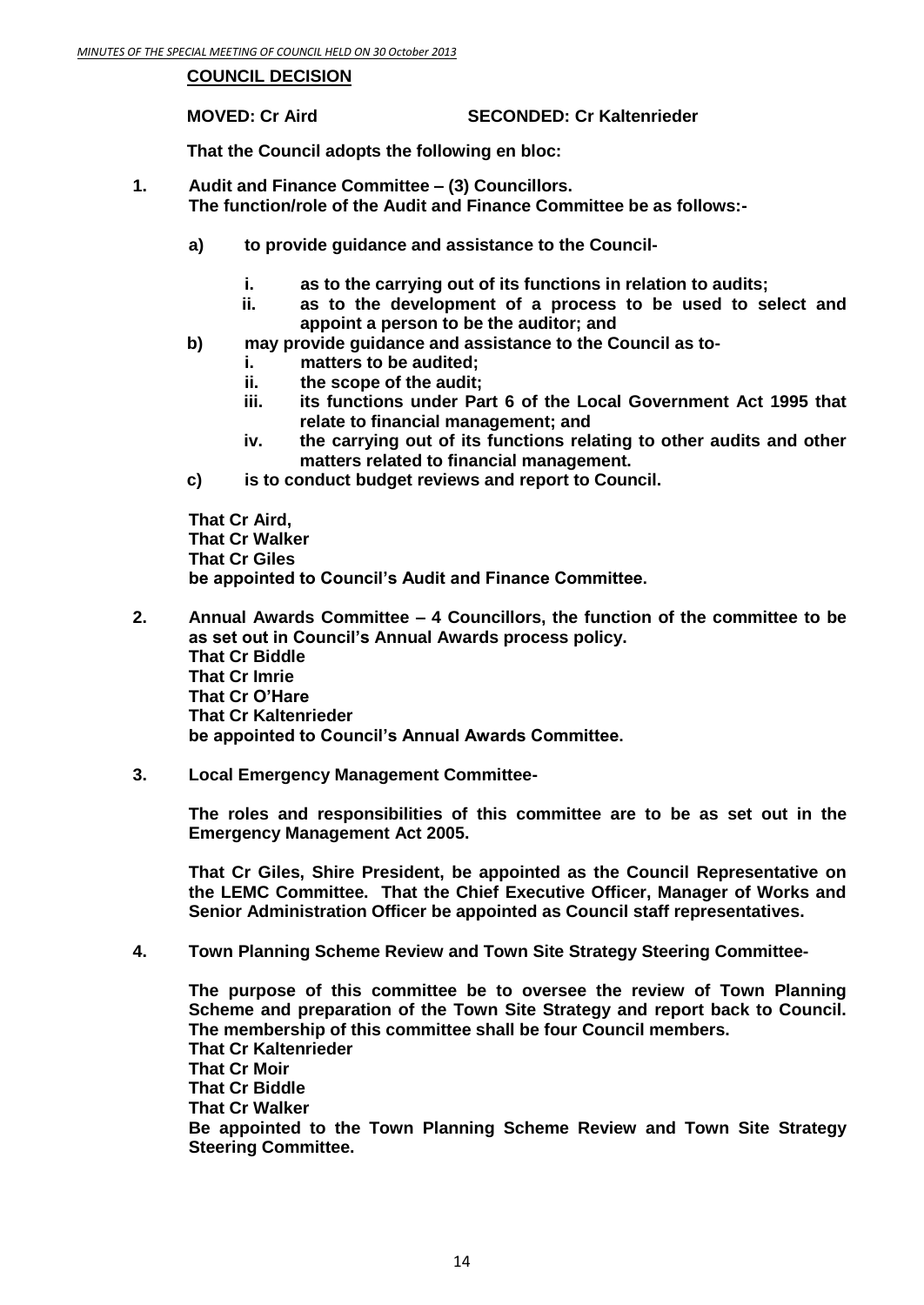**5. Bush Fire Advisory Committee-**

**That the Bush Fire Advisory Committee consist of:**

- **• The Council representative**
- **• Chief Bush Fire Control Officer**
- **• Deputy Chief Bush Fire Control Officer**
- **• Communications Officer**
- **• Fire Weather Officer**
- **• Deputy Fire Weather Officer**
- **• Training Officer**
- **• Two delegates from each Brigade**

**That Cr Giles be appointed as the Council Representative on the Bush Fire Advisory Committee.** 

**6. Forward Planning Committee-**

**The purpose of this committee is to review forward planning (including asset management, financial and strategic plans, and options for working with other Local Governments through Regional Organizations of Councils, or the like, to achieve greater efficiencies in operation and greater benefits for the community) and report back to Council. The Committee membership will be all Councillors and the Chief Executive Officer and the Committee will meet once per quarter. The quorum for this committee will be five members.**

**That all members of Council and the Chief Executive Officer be appointed to Council's Forward Planning Committee.**

**7 Town Site Committee.**

**The purpose of this committee is to:**

- **• serve as a " …… community engagement strategy and provide opportunities for community participation" [Boyup Brook Strategic Community Plan, May (?), 2013, p15]**
- **• Improve resident enjoyment, convenience and comfort**
- **• Stimulate civic pride and involvement**
- **• Encourage and facilitate a "Buy Local" campaign**
- **• Impress and engage visitors, encouraging them to stay longer, and spend more**

**Its responsibilities would include recommendations and advice on:**

- **• Median strips**
- **• Footpaths and undeveloped road reserves**
- **• Reserves, parks, gardens, cemeteries**
- **• Entrance statements**
- **• Signage**
- **• Parking**
- **• River banks**
- **• Streetscape**

**That Cr Kaltenrieder That Cr Cr Biddle Be appointed to the Town Site Committee.**

Note: Cr Biddle will come back to Council with names of people who would be interested in being on the Town Site Committee.

**8 That Cr Giles be appointed as the Council Representative on the Main Road Regional Road Group.**